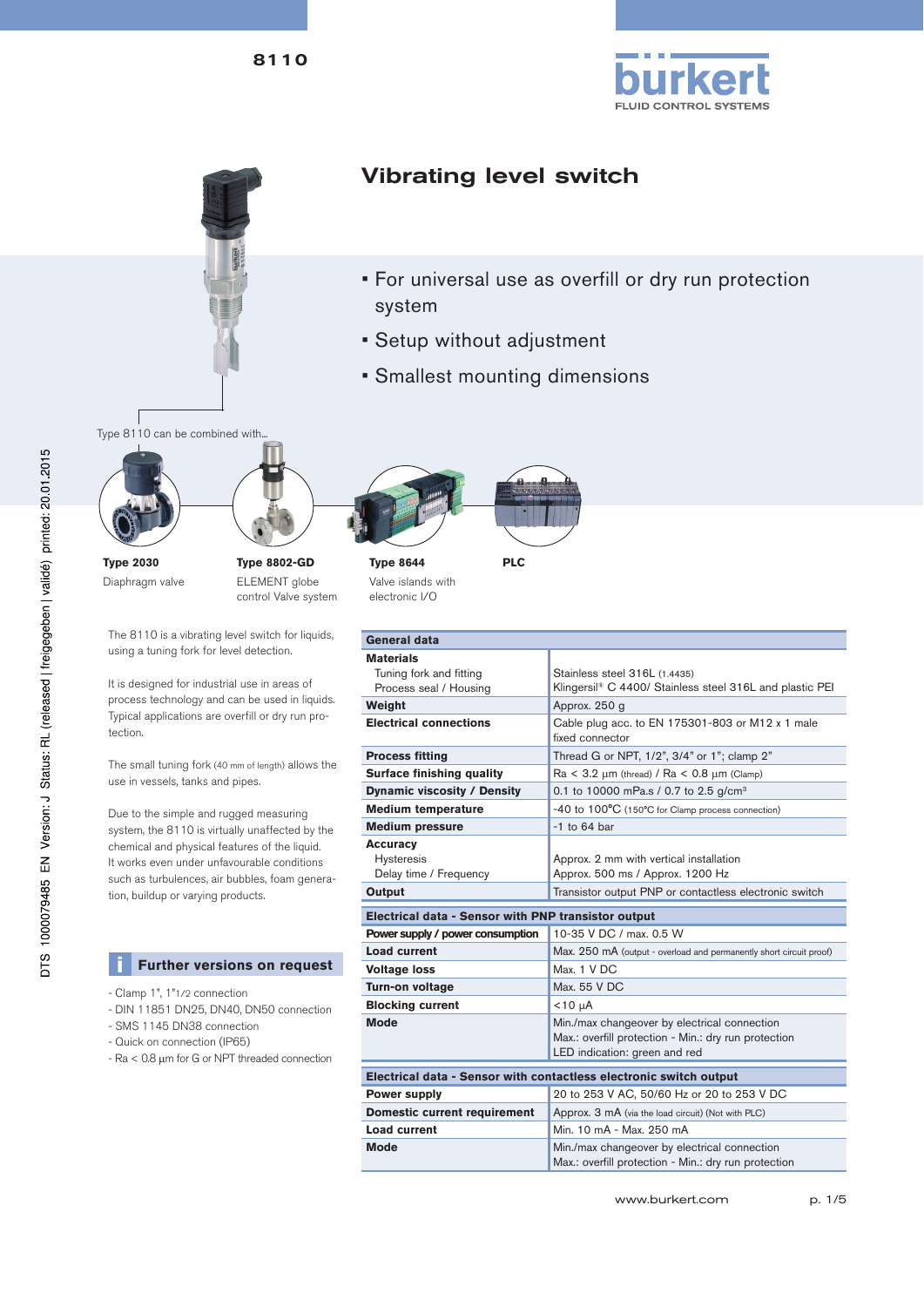8110



| <b>Environment</b>                      |                                                                                                 |  |
|-----------------------------------------|-------------------------------------------------------------------------------------------------|--|
| <b>Ambient temperature</b><br>Operating | $-40$ to $+70^{\circ}$ C                                                                        |  |
| Storage                                 | $-40$ to $+80^{\circ}$ C                                                                        |  |
| <b>Standards and approvals</b>          |                                                                                                 |  |
| <b>Protection class</b>                 | IP65 with cable plug EN175301-803 mounted and tightened<br>IP66/IP67 with M12 x 1, plug mounted |  |
| <b>Standard</b>                         |                                                                                                 |  |
| <b>EMC</b>                              | EN 61326                                                                                        |  |
| Security                                | EN 61010-1                                                                                      |  |

## Target applications with type 8110

### **Chemical industry - solvents Chemical industry - reactors**



Beside the continuous level measurement, level detection is a main safety characteristics for storage tanks.

Many modern sensors for continuous level measurement, however, are approved as overfill protection system, but a second, physically different measuring principle offers optimum safety and redundancy. Thanks to the manifold application possibilities, the Type 8110 vibrating level switch is ideal for all applications concerning stockkeeping of liquids. A number of electrical and mechanical versions ensures simple integration into existing processing systems.

- various electrical versions
- product-independent
- universal level detection for all liquids.

### Water/sewage water plants **Pipelines Pipelines**



Chemicals are required for sewage water treatment. They are used for precipitation. Phosphate and nitrate are sedimented and separated. For the sludge treatment and neutralization, acids and solvents are stored apart from lime water and ferric chloride. These substances are subject to the regulations for water-endangering substances. Therefore overfill protection systems must be mounted on storage tanks.

To avoid overfilling of vessels with toxic products, sensors for level<br>detection are an important safety element detection are an important safety element.

Advantages:

high reproductibility



## Advantages:

- various electrical versions
- product-independent
- completely gas-tight
- high reliability
- Advantages: and the contract of the contract of the contract of the contract of the contract of the contract of the contract of the contract of the contract of the contract of the contract of the contract of the contract o



Monitoring of levels is also important in pipelines as dry running often causes damages or failure of the pumps.

Thanks to the manifold application possibilities, the Type 8110 vibrating level switch is ideal for all applications concerning stockkeeping of liquids. A number of electrical and mechanical versions ensures simple integration into existing processing

systems.

The Type 8110 level switch is recommended as dry run protection system, e.g. for drinking water pumps. With a fork of only 40 mm length, this level switch functions reliably - even with small tube diameters.

Advantages:

- universal level detection for all liquids
-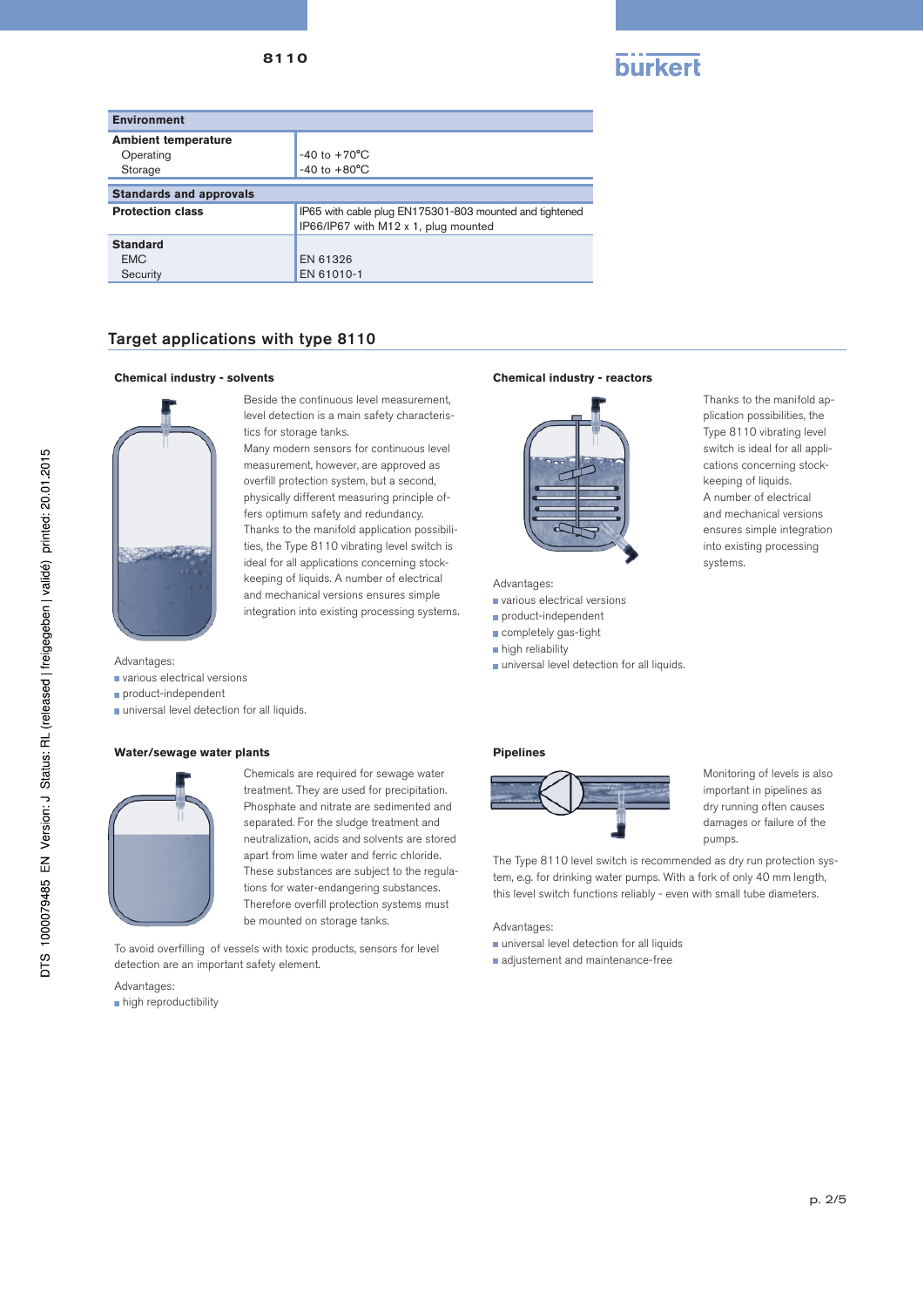

## Principle of operation

The tuning fork is piezoelectrically energised and vibrates at its mechanical resonance frequency of approx. 1200 Hz. When the tuning fork is submerged in the product, the frequency changes. This change is detected by the integrated oscillator and converted into a switching command. The integrated fault monitoring detects the following faults:

- interruption of the connection cable to the piezoelectric elements
- extreme material wear on the tuning fork
- break of the tuning fork
- abscence of vibration.

If one of these faults is detected or in case the power supply fails, the electronics takes on a defined switching condition, e.g. the output transistor blocks (safe condition).

# Dimensions [mm]

# Installation

## **Inflowing material:**

If the Type 8110 vibrating level switch is mounted in the filling stream, unwanted switching signals can be generated. Mount the switch at a location in the vessel where no disturbing influence from e.g. filling openings, agitators, etc, can occur.

## **Flow:**

If there is movement within the product, the tuning fork of the switch should be mounted in such a way that the surfaces of the fork are parallel to the product movement.

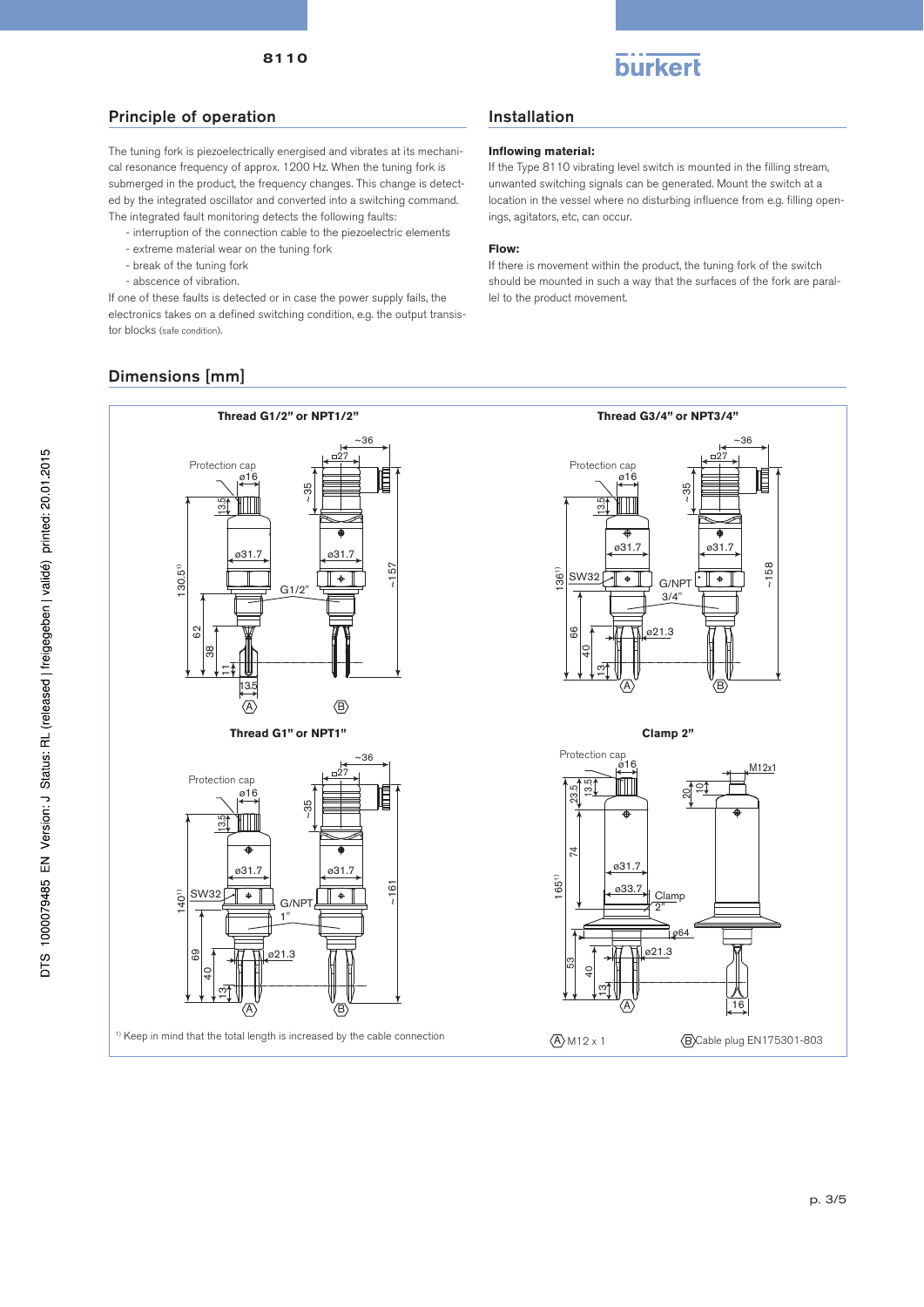

# Ordering chart for the vibrating level switch Type 8110

| Output                          | <b>Supply</b><br>Power     | connection<br>Process | connection<br>Electrical | on<br><b>Item</b> |
|---------------------------------|----------------------------|-----------------------|--------------------------|-------------------|
| <b>Transistor PNP</b>           | 10 - 35 V DC               | G 1/2"                | Cable plug EN 175301-803 | 563 554           |
|                                 |                            |                       | Multipin M12 x 1         | 563 474           |
|                                 |                            | NPT 1/2"              | Cable plug EN 175301-803 | 563 556           |
|                                 |                            |                       | Multipin M12 x 1         | 563 555           |
|                                 |                            | G 3/4"                | Cable plug EN 175301-803 | 555 291           |
|                                 |                            |                       | Multipin M12 x 1         | 555 290           |
|                                 |                            | <b>NPT 3/4"</b>       | Cable plug EN 175301-803 | 560 986           |
|                                 |                            |                       | Multipin M12 x 1         | 557 154           |
|                                 |                            | G 1"                  | Cable plug EN 175301-803 | 555 293           |
|                                 |                            |                       | Multipin M12 x 1         | 555 292           |
|                                 |                            | NPT <sub>1</sub> "    | Multipin M12 x 1         | 557 155           |
|                                 |                            | Clamp 2"              | Multipin M12 x 1         | 555 294           |
| Contactless electronic switch   | 20 - 253 V AC, 50/60 Hz or | G 3/4"                | Cable plug EN 175301-803 | 555 296           |
| 20 - 253 V DC<br>(Not with PLC) |                            | G 1"                  | Cable plug EN 175301-803 | 555 298           |

Other versions on request

# Ordering chart for accessories for sensor Type 8110 (to be ordered separately)

| န္တည္                                                                |  |
|----------------------------------------------------------------------|--|
| 5 pin M 12 female connector moulded on cable (2 m, shielded)         |  |
| 5 pin M 12 female cable connector with plastic threaded locking ring |  |

# Interconnection possibilities with other Bürkert devices